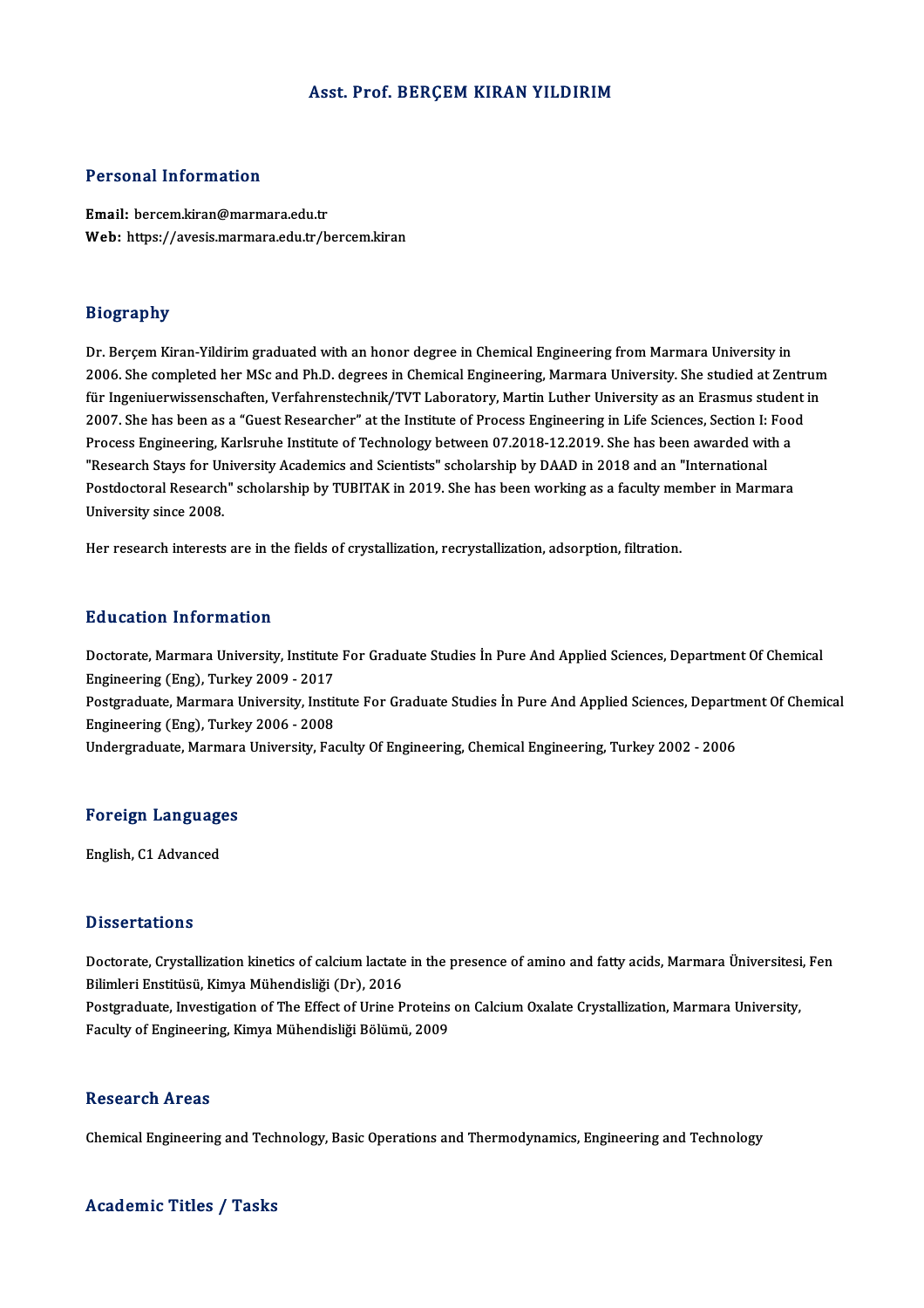Assistant Professor, Marmara University, Faculty Of Engineering, Chemical Engineering, 2020 - Continues<br>Pessarsh Assistant Marmara University, Faculty Of Engineering, Chemical Engineering, 2009 - Continues Assistant Professor, Marmara University, Faculty Of Engineering, Chemical Engineering, 2020 - Conti<br>Research Assistant, Marmara University, Faculty Of Engineering, Chemical Engineering, 2008 - 2020 Research Assistant, Marmara University, Faculty Of Engineering, Chemical Engineering, 2008 - 2020<br>Courses

Undergraduate,2017 -2018,2020 -2021 SS&1999<br>Undergraduate, 2017 - 2018, 2020 - 2021<br>Membrane Processes, Undergraduate, 2019 - 2020, 2020 - 2021<br>Pesis Chemistry, Undergraduate, 2020, -2021 Undergraduate, 2017 - 2018, 2020 - 2021<br>Membrane Processes, Undergraduate, 2019 - .<br>Basic Chemistry, Undergraduate, 2020 - 2021<br>Undergraduate, 2017, 2018, 2020, 2021 Membrane Processes, Undergraduate, 2013<br>Basic Chemistry, Undergraduate, 2020 - 20<br>Undergraduate, 2017 - 2018, 2020 - 2021<br>Basic Chemistry, Undergraduate, 2017 - 20 Basic Chemistry, Undergraduate, 2020 - 2021<br>Undergraduate, 2017 - 2018, 2020 - 2021<br>Basic Chemistry, Undergraduate, 2017 - 2018<br>Basic Chemistry, Undergraduate, 2017 - 2018 Undergraduate, 2017 - 2018, 2020 - 2021<br>Basic Chemistry, Undergraduate, 2017 - 2018<br>Basic Chemistry, Undergraduate, 2017 - 2018<br>Statistics for Engineers Undergraduate, 2017 Basic Chemistry, Undergraduate, 2017 - 2018<br>Statistics for Engineers, Undergraduate, 2017 - 2018

#### Advising Theses

Kıran Yıldırım B., Mançuhan E., Experimental and theoretical investigations of the effects of innovative phase change materials oncools<br>Kiran Yildirim B., Mançuhan E., Experimental and theoretical investigations of the effec<br>materials on cooling system performance, Postgraduate, A.Ersoy(Student), Continues<br>Kiran Yildirim B. Cons S. Syntho Kıran Yıldırım B., Genç S., Synthesis and characterization of a novel magnetic bio-metal-organic framework (MOF) as an<br>adsorbent in waste water treatment, Postgraduate, B.KARAKAYA(Student), Continues materials on cooling system performance, Postgraduate, A.Ersoy(Student), Continues<br>Kıran Yıldırım B., Genç S., Synthesis and characterization of a novel magnetic bio-metal<br>adsorbent in waste water treatment, Postgraduate,

# adsorbent in waste water treatment, Postgraduate, B.KARAKATA(Student), Continues<br>Articles Published in Journals That Entered SCI, SSCI and AHCI Indexes

| Articles Published in Journals That Entered SCI, SSCI and AHCI Indexes |                                                                                                        |  |
|------------------------------------------------------------------------|--------------------------------------------------------------------------------------------------------|--|
| Ι.                                                                     | Synthesis, characterization, thermal, and antibacterial activity studies on MgO powders                |  |
|                                                                        | DEMİRCİ S., Yildirim B., TÜNÇAY M. M., KAYA N., GÜLLÜOĞLU A. N.                                        |  |
|                                                                        | JOURNAL OF SOL-GEL SCIENCE AND TECHNOLOGY, vol.99, no.3, pp.576-588, 2021 (Journal Indexed in SCI)     |  |
| П.                                                                     | Effect of heating rate on structure, morphology and photocatalytic properties of TiO2 particles:       |  |
|                                                                        | thermal kinetic and thermodynamic studies                                                              |  |
|                                                                        | Dikici T., Demirci S., Tünçay M. M., Kıran Yıldırım B., Kaya N.                                        |  |
|                                                                        | JOURNAL OF SOL-GEL SCIENCE AND TECHNOLOGY, vol.97, no.3, pp.622-637, 2021 (Journal Indexed in SCI)     |  |
| III.                                                                   | Ice recrystallization inhibition of commercial K-, I-, and $\lambda$ -carrageenans                     |  |
|                                                                        | Kıran Yıldırım B., Hale J., Wefers D., Gaukel V.                                                       |  |
|                                                                        | Journal Of Food Engineering, vol.290, pp.1-7, 2021 (Journal Indexed in SCI)                            |  |
| IV.                                                                    | Application of response surface methodology for optimization of green bricks drying process            |  |
|                                                                        | Kıran Yıldırım B., Mançuhan E., Sargut S.                                                              |  |
|                                                                        | Journal Of The Indian Chemical Society, vol.97, pp.1-7, 2020 (Journal Indexed in SCI Expanded)         |  |
| V.                                                                     | Thermodynamic Models and Central Composite Design for Calcium Sulphate Dihydrate Solubility            |  |
|                                                                        | Kıran Yıldırım B., Gencaslan A., Sargut S.                                                             |  |
|                                                                        | Chemical Engineering & Technology, vol.43, no.6, pp.1124-11136, 2020 (Journal Indexed in SCI Expanded) |  |
| VI.                                                                    | Multidimensional Population Balance Modeling for Pathological Calcium Pyrophosphate Dihydrate          |  |
|                                                                        | Crystals in the Presence of Amino Acids                                                                |  |
|                                                                        | Gencaslan A., Kıran Yıldırım B., Sargut S.                                                             |  |
|                                                                        | Chemical Engineering & Technology, vol.43, no.6, pp.1124-1136, 2020 (Journal Indexed in SCI Expanded)  |  |
| VII.                                                                   | Thermal Hysteresis and Bursting Rate in Sucrose Solutions with Antifreeze Proteins                     |  |
|                                                                        | Kıran Yıldırım B., Gaukel V.                                                                           |  |
|                                                                        | Chemical Engineering & Technology, vol.0, pp.1-18, 2020 (Journal Indexed in SCI)                       |  |
| VIII.                                                                  | Ice Crystal Growth in Sucrose Solutions Containing Kappa-and Iota-Carrageenans                         |  |
|                                                                        | Kiran Yildirim B., Gaukel V.                                                                           |  |
|                                                                        | Chemical Engineering & Technology, vol.43, no.6, pp.1040-1047, 2020 (Journal Indexed in SCI)           |  |
|                                                                        |                                                                                                        |  |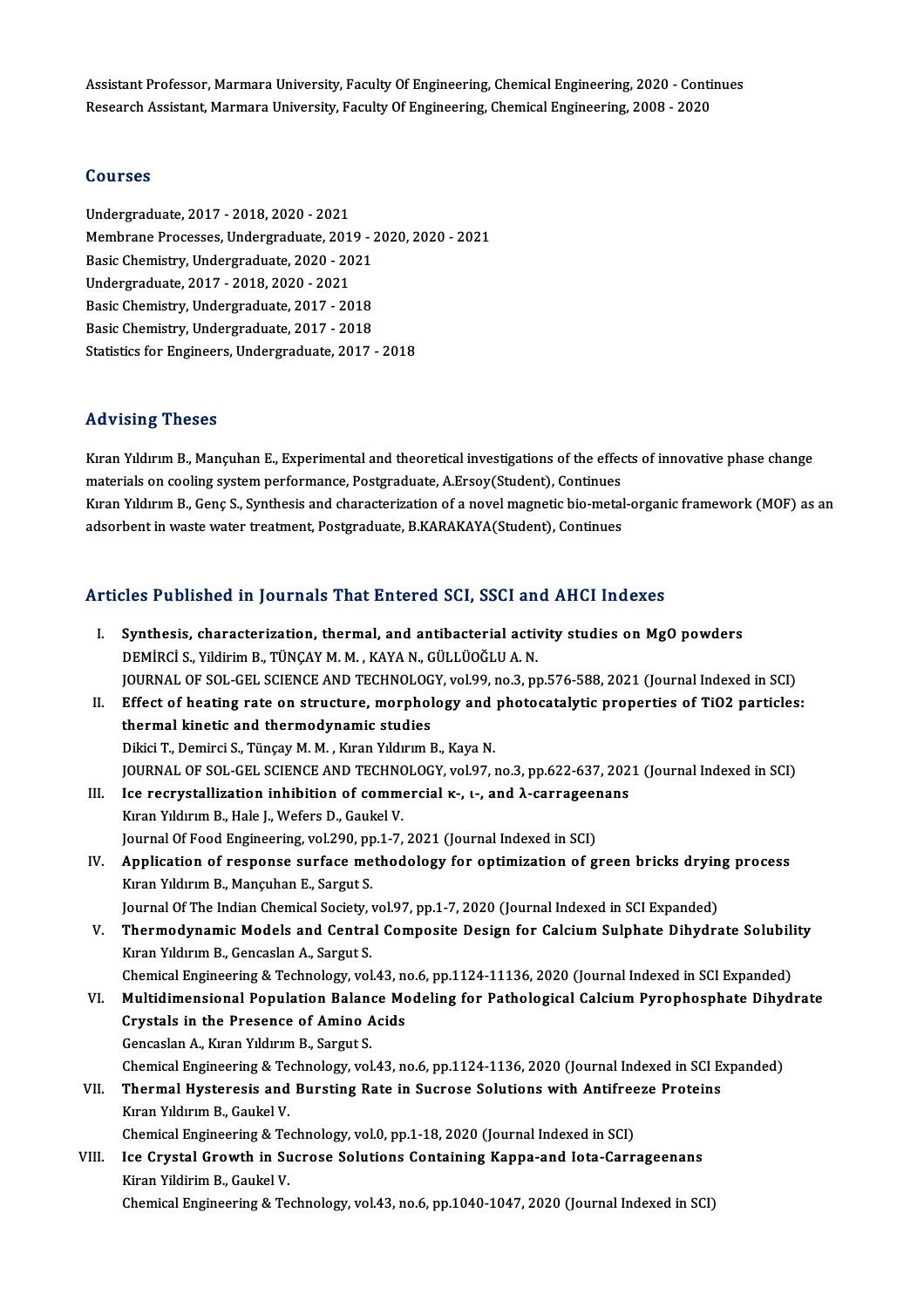| IX.   | Effect of the Amino Acids L-Methionine and D-Threonine on Calcium Lactate Pentahydrate            |
|-------|---------------------------------------------------------------------------------------------------|
|       | Crystallization                                                                                   |
|       | Kiran-Yildirim B., Titiz-Sargut S., Sayan P.                                                      |
|       | CHEMICAL ENGINEERING & TECHNOLOGY, vol.41, pp.1252-1258, 2018 (Journal Indexed in SCI)            |
| Х.    | Calcium Lactate Pentahydrate Crystallization in the Presence of Pentanoic Acid                    |
|       | Kiran-Yildirim B., Titiz-Sargut S., Sayan P.                                                      |
|       | CHEMICAL ENGINEERING & TECHNOLOGY, vol.41, pp.1244-1251, 2018 (Journal Indexed in SCI)            |
| XI.   | In-line determination of adsorbed fatty acids on magnesium silicate with conductivity measurement |
|       | Sargut S., Sayan P., Sağlam A., Kıran B.                                                          |
|       | Fresenius Environmental Bulletin, vol.21, pp.3987-3997, 2012 (Journal Indexed in SCI Expanded)    |
| XII.  | Physical and Adsorptive Characterization of Precipitated Magnesium Silicate from Rice Hull Ash    |
|       | <b>Silica</b>                                                                                     |
|       | Sayan P., Titiz-Sargut S., Ozgul-Yucel S., Kıran B.                                               |
|       | CHEMICAL ENGINEERING & TECHNOLOGY, vol.34, pp.1497-1506, 2011 (Journal Indexed in SCI)            |
| XIII. | Effect of ultrasonic irradiation on crystallization kinetics of potassium dihydrogen phosphate    |
|       | Sayan P., Sargut S., Kıran B.                                                                     |
|       | ULTRASONICS SONOCHEMISTRY, vol.18, pp.795-800, 2011 (Journal Indexed in SCI)                      |
| XIV.  | Gypsum Crystallization in the Presence of Cr3+ and Citric Acid                                    |
|       | Sargut S., Sayan P., Kıran B.                                                                     |
|       | CHEMICAL ENGINEERING & TECHNOLOGY, vol.33, pp.804-811, 2010 (Journal Indexed in SCI)              |
| XV.   | Effect of impurities on the microhardness of borax decahydrate                                    |
|       | Sayan P., Sargut S., Kiran B.                                                                     |
|       | POWDER TECHNOLOGY, vol.197, pp.254-259, 2010 (Journal Indexed in SCI)                             |
| XVI.  | Influence of essential and non-essential amino acids on calcium oxalate crystallization           |
|       | Sargut S., Sayan P., Kiran B.                                                                     |
|       | CRYSTAL RESEARCH AND TECHNOLOGY, vol.45, no.1, pp.31-38, 2010 (Journal Indexed in SCI)            |
| XVII. | Calcium oxalate crystallization in the presence of amino acids, proteins and carboxylic acids     |
|       | Sayan P., Sargut S., Kiran B.                                                                     |
|       | CRYSTAL RESEARCH AND TECHNOLOGY, vol.44, pp.807-817, 2009 (Journal Indexed in SCI)                |
|       |                                                                                                   |

## Articles Published in Other Journals

I. Ultra Düşük Sıcaklıkta (-78 °C) Kaskad Soğutma Sisteminin Farklı Tasarım ve Operasyon Parametreleri İçin Teorik Analizi Ultra Düşük Sıcaklıkta (-78 °C) Kaskad So<br>Parametreleri İçin Teorik Analizi<br>KIRAN YILDIRIM B., YILMAZ D., MANÇUHAN E.<br>Tesisat Mühandisliği 2021 (Other Befersed Na Tesisat Mühendisliği, 2021 (Other Refereed National Journals)<br>II. Mançuhan E., Mutlu T., Kıran Yıldırım B., Sargut S. KIRAN YILDIRIM B., YILMAZ D., MANÇUHAN E.<br>Tesisat Mühendisliği, 2021 (Other Refereed National).<br>II. Mançuhan E., Mutlu T., Kıran Yıldırım B., Sargut S.

Tesisat Mühendisliği, 2021 (Other Refereed National Journals)<br>Mançuhan E., Mutlu T., Kıran Yıldırım B., Sargut S.<br>International journal of advances in engineering and pure sciences, vol.31, pp.66-74, 2019 (National Refreed Mançuhan E., Mutlu<br>International journa<br>University Journal)<br>Diamonyum Hidro I I. DiamonyumHidrojen Fosfatın Akışkan Yataklı Kristalizörde Büyüme ve Çözünme Hızına L-Prolin ve

- University Journal)<br>Diamonyum Hidrojen Fosfatın Akışkan Yataklı Krista<br>L-Asparajin Amino Asitlerinin Etkisinin İncelenmesi<br>CENCASLAN A, KIRAN R, SARCUTS Diamonyum Hidrojen Fosfatın Al<br>L-Asparajin Amino Asitlerinin Eti<br>GENÇASLAN A., KIRAN B., SARGUT S.<br>International journal of advances in a L-Asparajin Amino Asitlerinin Etkisinin İncelenmesi<br>GENÇASLAN A., KIRAN B., SARGUT S.<br>International journal of advances in engineering and pure sciences (Online), 2019 (Other Refereed National<br>Journale) GENÇASL<br>Internatio<br>Journals)<br>Pentanoi
- International journal of advances in engineering and pure sciences (Online), 2019 (Other Refereed Nation Journals)<br>IV. Pentanoik ve Bütanoik Asit Varlığında Kalsiyum Laktat Sulu Çözeltilerinin Metastabil Bölge<br>Conisliğinin Journals)<br>Pentanoik ve Bütanoik Asit Varlığında Kalsi<br>Genişliğinin Yeni Yaklaşımlarla İncelenmesi<br>KIRAN VILDIPIM B. GENÇASI AN A. SARCIT S. Pentanoik ve Bütanoik Asit Varlığında Kal<br>Genişliğinin Yeni Yaklaşımlarla İncelenme<br>KIRAN YILDIRIM B., GENÇASLAN A., SARGUT S.<br>International journal of advances in ongineerin Genişliğinin Yeni Yaklaşımlarla İncelenmesi<br>KIRAN YILDIRIM B., GENÇASLAN A., SARGUT S.<br>International journal of advances in engineering and pure sciences (Online), 2019 (Refereed Journals of Other<br>Institutions) KIRAN YILDIRIM B., GENÇASLAN A., SARGUT S.
- V. Effect of Amino Acids on Magnesium Ammonium Phosphate Hexahydrate (Struvite) Crystallization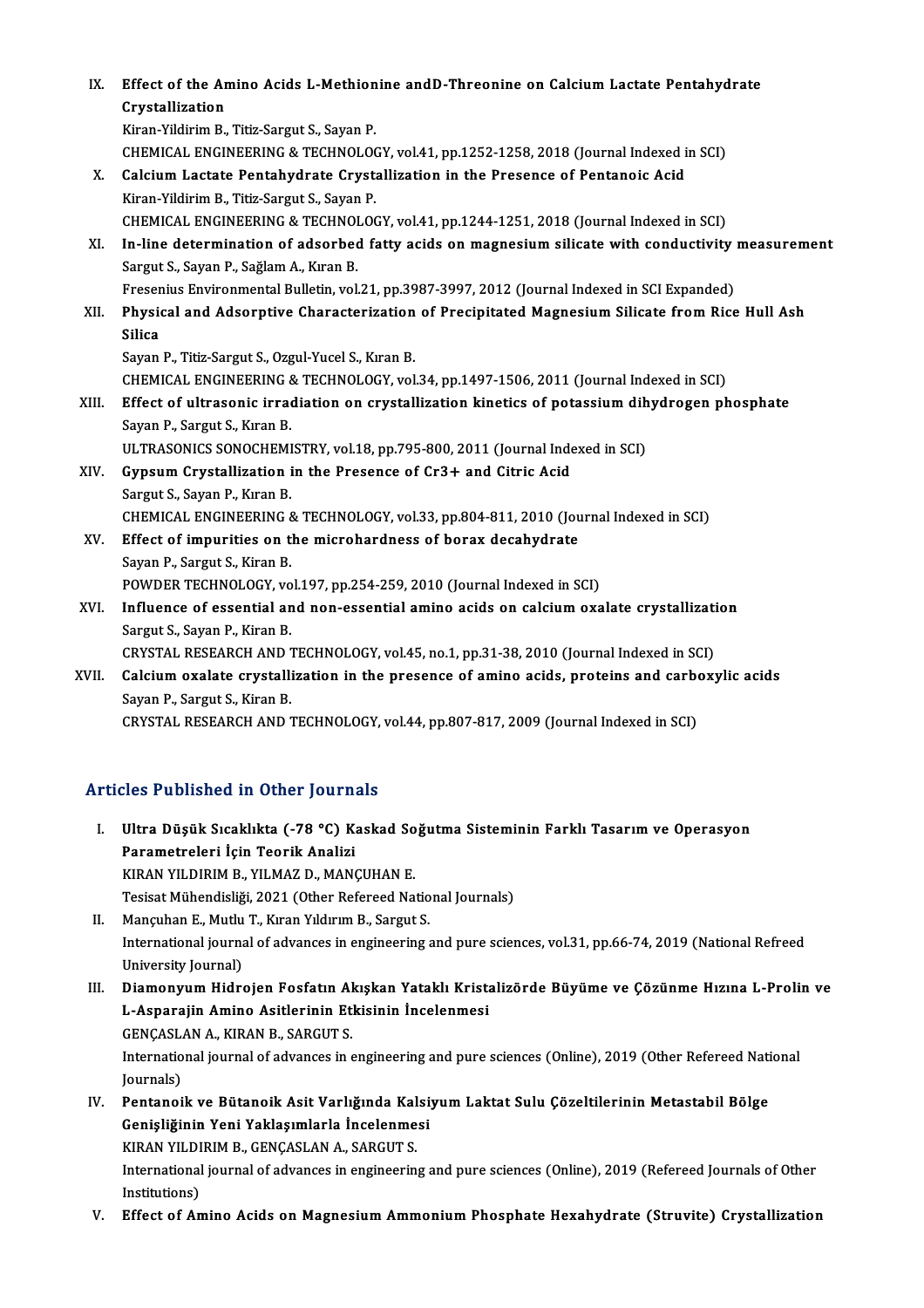KıranB.,SayanP.,SargutS. Iranian Journal of Chemical Engineering, vol.11, pp.3-18, 2014 (Refereed Journals of Other Institutions)

## Books&Book Chapters

ooks & Book Chapters<br>I. The Effect of Urine Proteins on Calcium Oxalate Crystallization Exampless<br>The Effect of Urine Proteins on<br>Kıran Yıldırım B., Sayan P., Sargut S.<br>LAB Lambert academic Bublishing J The Effect of Urine Proteins on Calcium Oxala<br>Kıran Yıldırım B., Sayan P., Sargut S.<br>LAP Lambert academic Publishing, New-York, 2010

## LAP Lambert academic Publishing, New-York, 2010<br>Refereed Congress / Symposium Publications in Proceedings

- efereed Congress / Symposium Publications in Proceedings<br>I. Enhancing the Performance of Freezers with Phase Change Materials<br>KIRAN VILDIBIM B Unal S. Dursun Ö. Özgan S. S. Gok S. MANGUHAN E Enhancing the Performance of Freezers with Phase Change Mate<br>KIRAN YILDIRIM B., Ünal S., Dursun Ö., Özcan S. S., Gok S., MANÇUHAN E.<br>International Craduate Bessersh Sumnesium. ICBS'22. Turkey, 01 June 3 Enhancing the Performance of Freezers with Phase Change Materials<br>KIRAN YILDIRIM B., Ünal S., Dursun Ö., Özcan S. S. , Gok S., MANÇUHAN E.<br>International Graduate Research Symposium - IGRS'22, Turkey, 01 June 2022<br>Examinati International Graduate Research Symposium - IGRS'22, Turkey, 01 June 2022
- KIRAN YILDIRIM B., Ünal S., Dursun Ö., Özcan S. S. , Gok S., MANÇUHAN E.<br>International Graduate Research Symposium IGRS'22, Turkey, 01 June 2022<br>II. Examination of Phosphorus (V) Oxychloride Solutions as Alternative Phas Examination of Phosphorus (V) Oxychloride Solutions as Alternative Phase<br>Storage for Tropical Fruits<br>KIRAN YILDIRIM B., Ersoy A., Demir N., Igci S., Ozturk S. K. , SARGUT S., MANÇUHAN E.<br>International Croduate Besearch Sum Storage for Tropical Fruits<br>KIRAN YILDIRIM B., Ersoy A., Demir N., Igci S., Ozturk S. K. , SARGUT S., MANÇU<br>International Graduate Research Symposium - IGRS'22, Turkey, 01 June 2022<br>Study on Adsorption Berformange of MIL 1 KIRAN YILDIRIM B., Ersoy A., Demir N., Igci S., Ozturk S. K., SARGUT S., MANÇUHAN E.<br>International Graduate Research Symposium - IGRS'22, Turkey, 01 June 2022<br>III. Study on Adsorption Performance of MIL-101(Cr) for Ibuprof
- International Graduate Research Symposium IGRS'22, Turkey, 01 June 2022<br>III. Study on Adsorption Performance of MIL-101(Cr) for Ibuprofen Uptake from Aqueous Media<br>Faisal M., Engel H. B. , Hacıosmanoğlu G. G. , Şam S., K Study on Adsorption Performance of MIL-101(Cr) for Ibuprofen Uptake from Aqueous Media<br>Faisal M., Engel H. B. , Hacıosmanoğlu G. G. , Şam S., Kıran Yıldırım B., Genç S., Can Z. S.<br>1 st International Conference on Advances Faisal M., Engel H<br>1 st International<br>December 2021<br>Synthosis and 1 1 st International Conference on Advances in Engineering, Architecture, Science and Technology, Turkey, 15 -<br>December 2021<br>IV. Synthesis and Characterization of Magnetic Metal Organic Framework (MOF) for Methyl Orange<br>Reme
- December 2021<br>IV. Synthesis and Characterization of Magnetic Metal Organic Framework (MOF) for Methyl Orange<br>Removal from Aqueous Solutions Synthesis and Characterization of Magnetic Metal Organic Framework (MOF)<br>Removal from Aqueous Solutions<br>KARAKAYA B., KIRAN YILDIRIM B., CAN Z. S. , HACIOSMANOĞLU G. G. , ŞAM S., GENÇ S.<br>1 et International Conference on Adv

Removal from Aqueous Solutions<br>KARAKAYA B., KIRAN YILDIRIM B., CAN Z. S. , HACIOSMANOĞLU G. G. , ŞAM S., GENÇ S.<br>1 st International Conference on Advances in Engineering, Architecture, Science and Technology, Turkey, 15 - KARAKAYA B., KI<br>1 st International<br>December 2021<br>Investigation e 1 st International Conference on Advances in Engineering, Architecture, Science and Technology, Turkey, 15 - 17<br>December 2021<br>V. Investigation of energy consumption in a PCM integrated cooling system for tropical fruits st

- December 2021<br>Investigation of energy consum<br>KIRAN YILDIRIM B., MANÇUHAN E.<br><sup>2nd International Eurosian Confore</sup> V. Investigation of energy consumption in a PCM integrated cooling system for tropical fruits storage<br>KIRAN YILDIRIM B., MANÇUHAN E.<br>3rd International Eurasian Conference on Science, Engineering and Technology (EurasianSci KIRAN YILDIRIM B., MANÇUHAN<br>3rd International Eurasian Confe<br>Turkey, 15 - 17 December 2021<br>INVESTIC ATION OF ENERCY
- 3rd International Eurasian Conference on Science, Engineering and Technology (EurasianSciEnTech 2021),<br>Turkey, 15 17 December 2021<br>VI. INVESTIGATION OF ENERGY CONSUMPTION FOR A PCM INTEGRATED LABORATORY SCALE COOLING<br>SVS Turkey, 15 - 17 December 2021<br>INVESTIGATION OF ENERGY CONSUM<br>SYSTEM: AN EXPERIMENTAL STUDY<br>Kusa Viduum B. Nova T. Manguban E. S

INVESTIGATION OF ENERGY CONSUMPTION<br>SYSTEM: AN EXPERIMENTAL STUDY<br>Kıran Yıldırım B., Noya T., Mançuhan E., Sargut S.<br>Huslararası Katılımlı 22. Jsı Bilimi ve Telmiği Kon SYSTEM: AN EXPERIMENTAL STUDY<br>Kıran Yıldırım B., Noya T., Mançuhan E., Sargut S.<br>Uluslararası Katılımlı 23. Isı Bilimi ve Tekniği Kongresi, Gaziantep, Turkey, 8 - 10 September 2021, pp.0-8 Kıran Yıldırım B., Noya T., Mançuhan E., Sargut S.<br>Uluslararası Katılımlı 23. Isı Bilimi ve Tekniği Kongresi, Gaziantep, Turkey, 8 - 10 September 2021, pp.0-8<br>VII. INFLUENCE OF PCM AMOUNTS IN A DISPLAY CABINET REFRIGERATED

Uluslararası Katılımlı 23. Isı Bilimi ve Tekniği Kongre<br>INFLUENCE OF PCM AMOUNTS IN A DISPLAY (<br>SYSTEM: AN EXPERIMENTAL INVESTIGATION<br><sup>Vilmag D.</sup> Kıran Yıldırım B. Vilmag B. Sovindir M. K INFLUENCE OF PCM AMOUNTS IN A DISPLAY CABINET REN<br>SYSTEM: AN EXPERIMENTAL INVESTIGATION<br>Yılmaz D., Kıran Yıldırım B., Yılmaz B., Sevindir M. K. , Mançuhan E.<br>Hluslararası Katılmlı 22-le Bilimi ve Telmiği Kongresi Cazionton SYSTEM: AN EXPERIMENTAL INVESTIGATION<br>Yılmaz D., Kıran Yıldırım B., Yılmaz B., Sevindir M. K. , Mançuhan E.<br>Uluslararası Katılımlı 23. Isı Bilimi ve Tekniği Kongresi, Gaziantep, Turkey, 8 - 10 September 2021, pp.0-8<br>Modifi

Yılmaz D., Kıran Yıldırım B., Yılmaz B., Sevindir M. K. , Mançuhan E.<br>Uluslararası Katılımlı 23. Isı Bilimi ve Tekniği Kongresi, Gaziantep, Turkey, 8 - 10 September 2021, pp.0-8<br>VIII. Modifiye Sokslet Ekstraksiyon Yöntemi Uluslarara<br>Modifiye<br>Kazanımı<br><sup>Kocolı Bu</sub></sup> Modifiye Sokslet Ekstraksiyon Yöntemi i<br>Kazanımı<br>Koçak B., Kıran Yıldırım B., Sargut S., Tüter M.<br>14. Ulucel Kimyo Mühandieliği Kongresi (UKM Kazanımı<br>Koçak B., Kıran Yıldırım B., Sargut S., Tüter M.<br>14. Ulusal Kimya Mühendisliği Kongresi (UKMK2020), 10 - 12 June 2021

Koçak B., Kıran Yıldırım B., Sargut S., Tüter M.<br>14. Ulusal Kimya Mühendisliği Kongresi (UKMK2020), 10 - 12 June 2021<br>IX. Laboratuvar Ölçekli Soğutma Sisteminde Faz Değiştiren Malzeme Miktarının Enerji Tüketimine Etkis 14. Ulusal Kimya Mühendisliği Kongresi (UKMK2<br>Laboratuvar Ölçekli Soğutma Sisteminde Fa<br>Noya T., Kıran Yıldırım B., Mançuhan E., Sargut S.<br>14. Ulusal Kimya Mühandisliği Kongresi (UKMK2 Laboratuvar Ölçekli Soğutma Sisteminde Faz Değiştiren Malzeme<br>Noya T., Kıran Yıldırım B., Mançuhan E., Sargut S.<br>14. Ulusal Kimya Mühendisliği Kongresi (UKMK2020), 10 - 12 June 2021<br>Investisation of Calsium Buranbesphate D

Noya T., Kıran Yıldırım B., Mançuhan E., Sargut S.<br>14. Ulusal Kimya Mühendisliği Kongresi (UKMK2020), 10 - 12 June 2021<br>X. Investigation of Calcium Pyrophosphate Dihydrate Crystallization Kinetics in the presence of<br>Te 14. Ulusal Kimy<br>Investigation<br>Tartaric Acid Investigation of Calcium Pyroph<br>Tartaric Acid<br>GENÇASLAN A., KIRAN B., SARGUT S.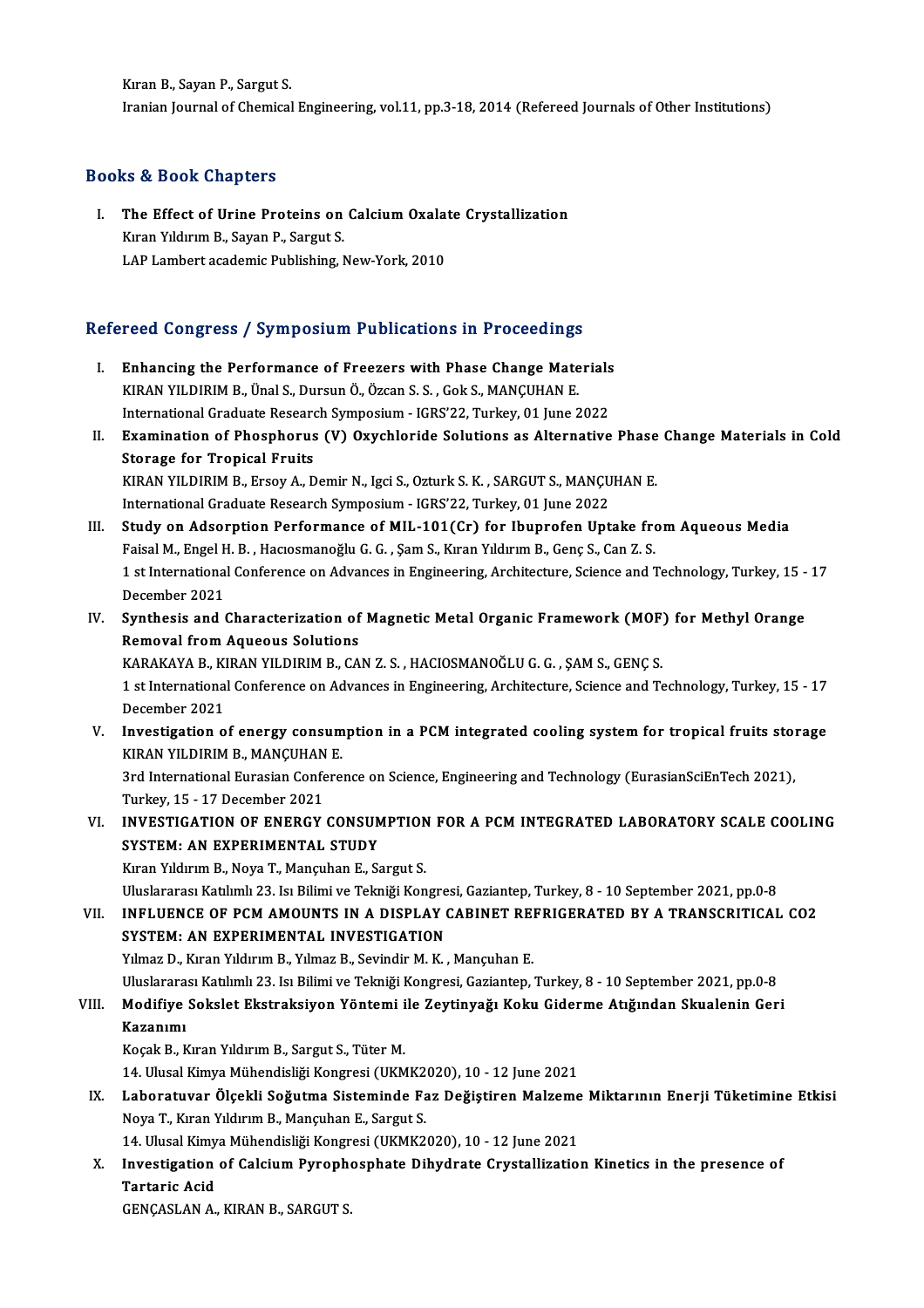|        | International Eurasian Conference on BioTechnology and BioChemistry, 16 - 18 December 2020                                      |
|--------|---------------------------------------------------------------------------------------------------------------------------------|
| XI.    | Effect of Citric Acid on the Crystallization Kinetics of Calcium Pyrophosphate Dihydrate                                        |
|        | Kıran Yıldırım B., Gençaslan A., Sargut S.                                                                                      |
|        | 4th International Congress on Studies Academic Students, 19 - 20 December 2020                                                  |
| XII.   | Experimental and Theoretical Analysis of a Refrigeration System With Phase Change Material (PCM)                                |
|        | Integrated                                                                                                                      |
|        | Noya T., KIRAN B., MANÇUHAN E., SARGUT S.                                                                                       |
|        | 6th International Conference on New Trends in Chemistry, 16 - 18 October 2020                                                   |
| XIII.  | Optimization of Drying Process for Green Bricks Using Response Surface Methodology                                              |
|        | KIRAN B., MANÇUHAN E., SARGUT S.                                                                                                |
|        | 6th International Conference on New Trends in Chemistry, 16 - 18 October 2020                                                   |
| XIV.   | Ice Crystal Growth in Sucrose Solutions containing @-Carrageenan                                                                |
|        | KIRAN B., GAUKEL V.                                                                                                             |
|        | BIWIC 2019: 26th International Workshop on Industrial Crystallization, 26 - 28 August 2019                                      |
| XV.    | Ice Crystal Growth in Sucrose Solutions containing k-Carrageenan                                                                |
|        | Kıran Yıldırım B., Gaukel V.                                                                                                    |
|        | 26th International Workshop on Industrial Crystallization, Rayong, Thailand, 26 - 28 August 2019                                |
| XVI.   | Thermodynamic Models for Evaluation and Design Expert Assisted Mathematical Optimization of                                     |
|        | Calcium Sulphate Dihydrate Solubility                                                                                           |
|        | Kıran Yıldırım B., Gençaslan A., Sargut S.                                                                                      |
|        | 26th International Workshop on Industrial Crystallization, Rayong, Thailand, 26 - 28 August 2019                                |
| XVII.  | Two Dimensional Population Balance Modelling of Calcium Pyrophosphate Dihydrate Crystals in the                                 |
|        | <b>Presence of Amino Acids</b>                                                                                                  |
|        | Gençaslan A., Kıran Yıldırım B., Sargut S.                                                                                      |
|        | 26th International Workshop on Industrial Crystallization, Rayong, Thailand, 26 - 28 August 2019                                |
| XVIII. | Nucleation Kinetics of Sodium Perborate in the Presence of Excess of Various Reactants                                          |
|        | Kıran Yıldırım B., Gençaslan A., Sargut S., Yüksel G. Y.                                                                        |
|        | 26th International Workshop on Industrial Crystallization, Rayong, Thailand, 26 - 28 August 2019                                |
| XIX.   | Crystallization of Calcium Sulphate Dihydrate in the Presence of Lactic Acid                                                    |
|        | Gençaslan A., Kıran Yıldırım B., Sargut S.                                                                                      |
|        | 26th International Workshop on Industrial Crystallization, Rayong, Thailand, 26 - 28 August 2019                                |
| XX.    | Mançuhan E., Mutlu T., Kıran Yıldırım B., Sargut S.                                                                             |
|        | 30. Ulusal Kimya Kongresi, Gazimagusa, Cyprus (Kktc), 5 - 08 November 2018, pp.170-171                                          |
| XXI.   | Kıran Yıldırım B., Kıran Yıldırım B., Sargut S.                                                                                 |
|        | 30. Ulusal Kimya Kongresi, Gazimagusa, Cyprus (Kktc), 5 - 08 November 2018, pp.69                                               |
| XXII.  | Kıran Yıldırım B., Gençaslan A., Sargut S.<br>30. Ulusal Kimya Kongresi, Gazimagusa, Cyprus (Kktc), 5 - 08 November 2018, pp.67 |
|        | Influence of Agglomeration and Brekage of Alanine and Aspargine on Calcium Pyrophosphate                                        |
| XXIII. | Dihyrate Crystallization                                                                                                        |
|        | Gençaslan A., Kıran Yıldırım B., Sargut S.                                                                                      |
|        | Sixth European Conference on Crystal Growth , Varna, Bulgaria, 16 - 20 September 2018, pp.2                                     |
| XXIV.  | Metastable Zone Width of Sodium Perborat in the Presence of Anionic Polyelectrolytes                                            |
|        | Kıran Yıldırım B., Gençaslan A., Sargut S., Yüksel G. Y., Bulutçu N.                                                            |
|        | Sixth European Conference on Crystal Growth , Varna, Bulgaria, 16 - 20 September 2018, pp.2                                     |
| XXV.   | The Growth and Dissolution of Sodium Perborate Tetrahydrate in the Presence of Silica in a                                      |
|        | <b>Fluidized Bed Crystallizer</b>                                                                                               |
|        | Gençaslan A., Kıran Yıldırım B., Orhan D., Sargut S.                                                                            |
|        | Sixth European Conference on Crystal Growth , Varna, Bulgaria, 16 - 20 September 2018, pp.13                                    |
| XXVI.  | Calcium Lactate Pentahydrate Crystallization in the Presence of Pentanoic Acid                                                  |
|        | Kıran Yıldırım B., Sargut S., Sayan P.                                                                                          |
|        | 24th International Workshop on Industrial Crystallization, Dortmund, Germany, 29 - 31 August 2017, pp.148-153                   |
|        |                                                                                                                                 |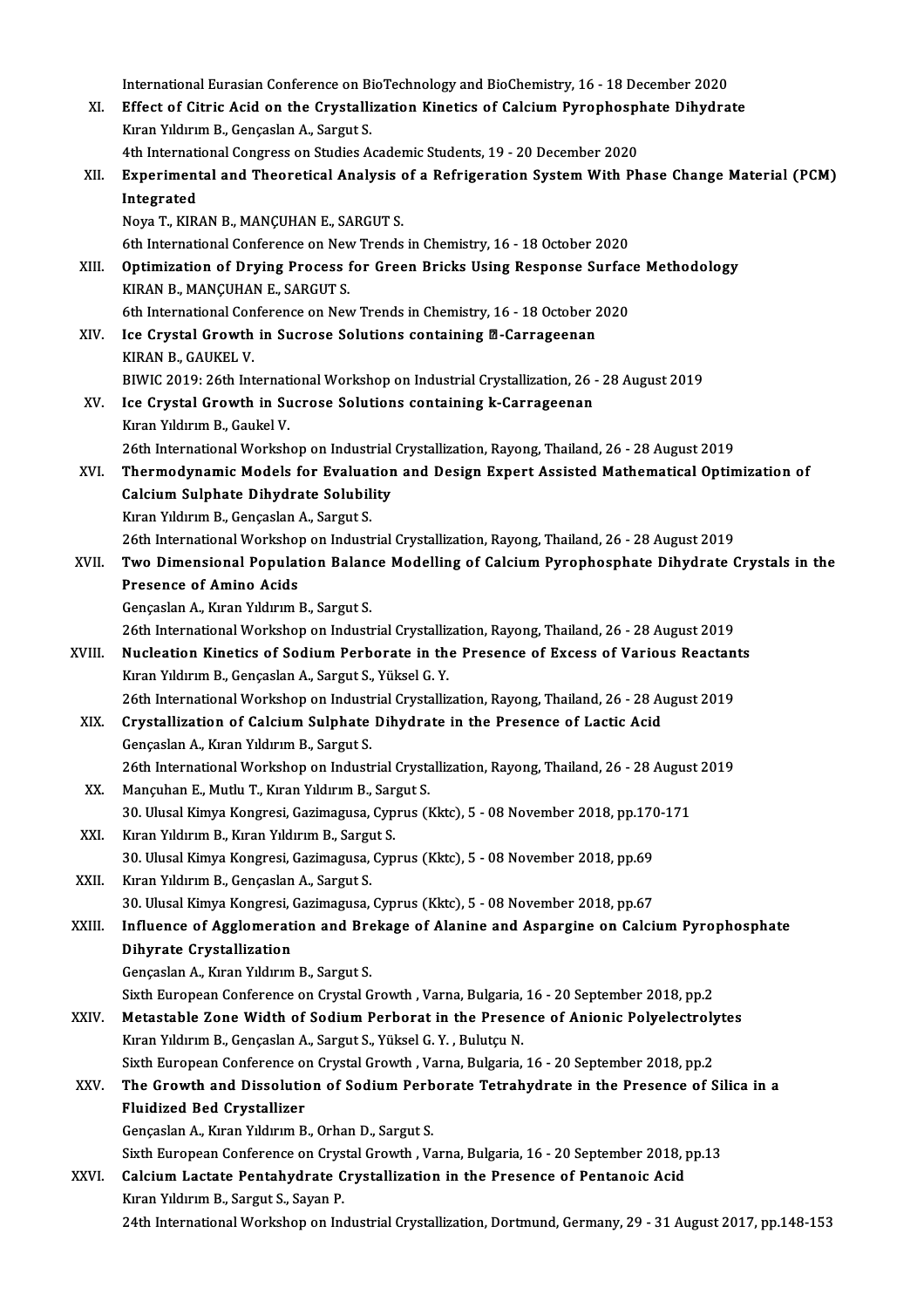| XXVII.       | Effect of L-Methionine and D-Threonine Amino Acids on Crystallization of Calcium Lactate<br>Pentahydrate                                         |
|--------------|--------------------------------------------------------------------------------------------------------------------------------------------------|
|              | Kıran Yıldırım B., Sargut S., Sayan P.                                                                                                           |
|              | 24th International Workshop on Industrial Crystallization, Dortmund, Germany, 29 - 31 August 2017, pp.142-147                                    |
| XXVIII.      | Kıran Yıldırım B., Sargut S., Sayan P.                                                                                                           |
|              | XII. Ulusal Kimya Mühendisliği Kongresi, İzmir, Turkey, 23 - 26 August 2016                                                                      |
| XXIX.        | Kıran Yıldırım B., Sargut S., Sayan P.                                                                                                           |
|              | XII. Ulusal Kimya Mühendisliği Kongresi, İzmir, Turkey, 23 - 26 August 2016                                                                      |
| XXX.         | Kıran Yıldırım B., Sayan P., Sargut S.                                                                                                           |
|              | 11. Ulusal Kimya Mühendisliği Kongresi, Eskişehir, Turkey, 2 - 05 September 2014, pp.606-607                                                     |
| XXXI.        | Kalsiyum Laktatın Metastabil Bölge Genişliği Üzerine Yağ Asitleri Etkisinin İncelenmesi                                                          |
|              | Kıran Yıldırım B., Sargut S., Sayan P.                                                                                                           |
| XXXII.       | 11. Ulusal Kimya Mühendisliği Kongresi, Eskişehir, Turkey, 2 - 05 September 2014, pp.618-619<br>Kıran Yıldırım B., Özkan M., Aykul H., Sargut S. |
|              | 2. Ulusal Kimya Mühendisliği Öğrenci Kongresi, Ankara, Turkey, 4 - 06 May 2013, pp.85-87                                                         |
| XXXIII.      | Kıran Yıldırım B., Işık T., Korkut A. S.                                                                                                         |
|              | 2. Ulusal Kimya Mühendisliği Öğrenci Kongresi , Ankara, Turkey, 4 - 06 May 2013, pp.75-77                                                        |
| <b>XXXIV</b> | Effect of Amino Acids on Magnesium Ammonium Phosphate Hexahydrate (Struvite) Crystallization                                                     |
|              | Sayan P., Sargut S., Kıran B.                                                                                                                    |
|              | 18th International Workshop on Industrial Crystallization, Rotterdam, Netherlands, 7 - 09 September 2011,                                        |
|              | pp 182-187                                                                                                                                       |
| XXXV.        | Reactive Crystallization of Gypsum in the Presence of Polyelectrolytes                                                                           |
|              | Sayan P., Sargut S., Kıran B.                                                                                                                    |
|              | 18th International Workshop on Industrial Crystallization, Rotterdam, Netherlands, 7 - 09 September 2011,                                        |
|              | pp 164-169                                                                                                                                       |
| <b>XXXVI</b> | Physical and Chemical Characterization of precipitated Magnesium Silicate from Rice Hull ash Silica                                              |
|              | Sayan P., Sargut S., Yücel S., Kıran B.                                                                                                          |
|              | 17th International Workshop on Industrial Crystallization, Halle, Germany, 8 - 10 September 2010, pp.295-299                                     |
| XXXVII       | Jipsin çeşitli yüzey aktif maddeler varlığında filtrasyon karakteristiğinin incelenmesi                                                          |
|              | Kıran Yıldırım B., Sargut S., Sayan P.                                                                                                           |
|              | IX. Ulusal Kimya Mühendisliği Kongresi, Ankara, Turkey, 22 - 25 June 2010, pp.527-528                                                            |
| XXXVIII.     | Gypsum Crystallization in the Presence of Cr(III) and Citric Acid<br>Sargut S., Sayan P., Kıran B.                                               |
|              | 16th International Workshop on Industrial Crystallization, Lappeenranta, Finland, 9 - 11 September 2009, pp.287-                                 |
|              | 293                                                                                                                                              |
| XXXIX.       | Effect of Ultrasound on the Crystallization of Potassium Dihydrogen Phosphate                                                                    |
|              | Sayan P., Sargut S., Kıran B.                                                                                                                    |
|              | 16th International Workshop on Industrial Crystallization, Lappeenranta, Finland, 9 - 11 September 2009, pp.264-                                 |
|              | 271                                                                                                                                              |
| XL.          | Solubility and Phase Stability of the Needle-Like Lysozyme Chloride Crystals                                                                     |
|              | Aldabaibeh N., Kıran B., Jones M. J., Myerson A. S., Ulrich J.                                                                                   |
|              | 17th International Symposium on Industrial Crystallization, Maastricht, Netherlands, 14 - 17 September 2008,                                     |
|              | pp 1959-1968                                                                                                                                     |
| XLI.         | Kıran B., Sargut S., Sayan P., Tunçberk S.                                                                                                       |
|              | VIII. Ulusal Kimya Mühendisliği Kongresi, Malatya, Turkey, 26 - 28 August 2008, pp.403-404                                                       |
| XLII.        | Kıran B., Sayan P., Sargut S., Akpınar Z.                                                                                                        |
|              | VIII. Ulusal Kimya Mühendisliği Kongresi, Malatya, Turkey, 26 - 29 August 2008, pp.491-492                                                       |
| XLIII.       | Bor Tuzlarının Kristal Sertliklerine Safsızlıkların Etkisi                                                                                       |
|              | Kıran B., Sayan P.                                                                                                                               |
|              | VII. Ulusal Kimya Mühendisliği Kongresi, Eskişehir, Turkey, 5 - 08 September 2006, pp.1-6                                                        |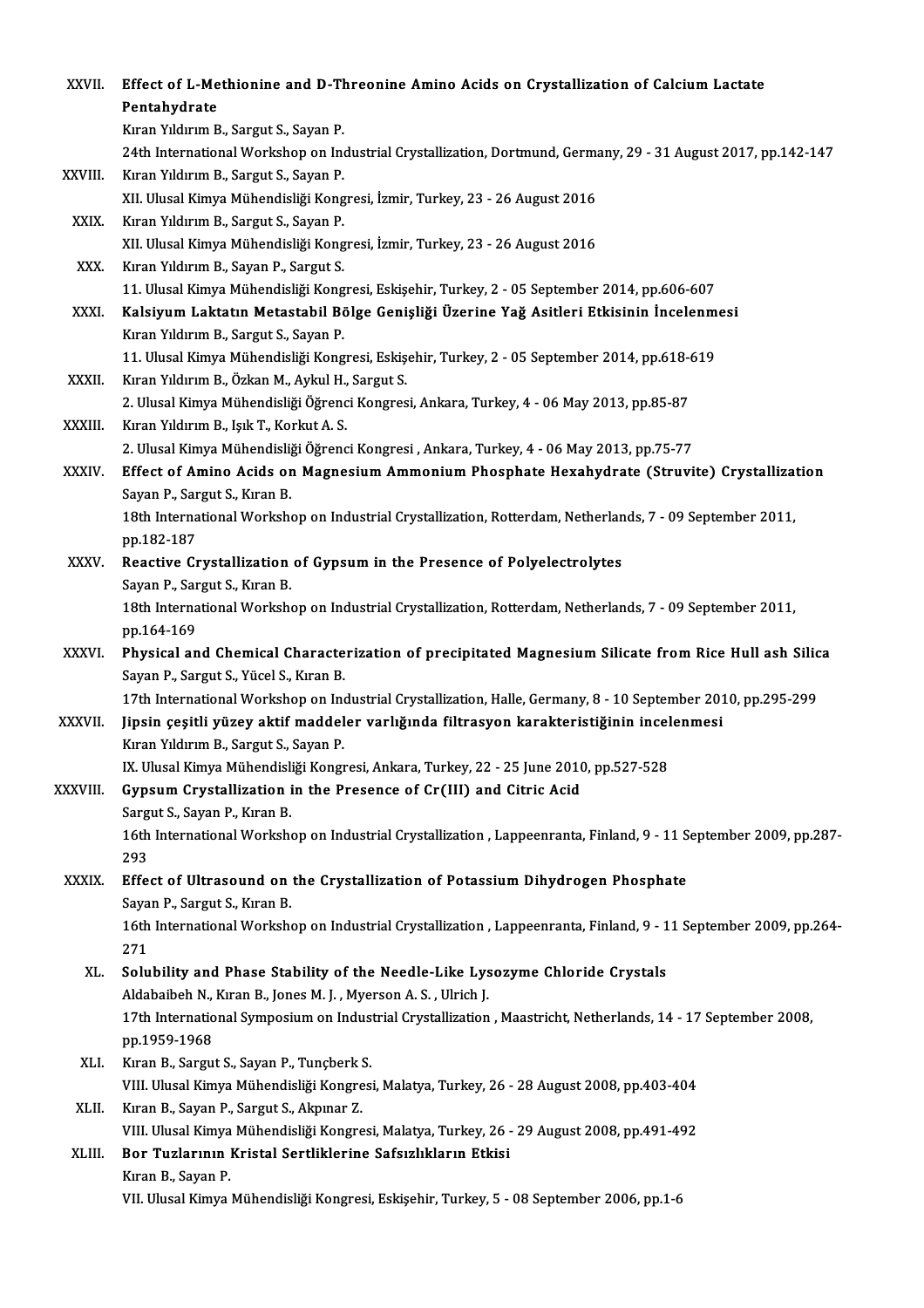#### Supported Projects

Kıran Yıldırım B., Project Supported by Higher Education Institutions, 2019 - 2020 Barp Britical I Projects<br>Kiran Yildirim B., Project Supported by Higher Education Institutions, 2019 - 2020<br>Gaukel V., Karbstein H., TUBITAK Project, Investigation of Crystallization and Recrystallization of Ice Crystals i Kıran Yıldırım B., Project Supported by Higher Education Institutions, 2019 - 20<br>Gaukel V., Karbstein H., TUBITAK Project, Investigation of Crystallization and Re<br>Presence of Kappa (k) Carrageenan and Antifreeze Glycoprote Gaukel V., Karbstein H., TUBITAK Project, Investigation of Crystallization and Recrystallization of Ice Crystals in the<br>Presence of Kappa (k) Carrageenan and Antifreeze Glycoprotein, 2019 - 2019<br>Kıran Yıldırım B., Project Presence of Kappa (k) Carrageenan and Antifreeze<br>Kıran Yıldırım B., Project Supported by Higher Educ<br>Perboratın Metastabil Bölge Genişliği, 2018 - 2019<br>Kıran Yıldırım B., Project Supported by Higher Educ Kıran Yıldırım B., Project Supported by Higher Education Institutions, Anyonik Polielektrotlar Varlığında Sodyum<br>Perboratın Metastabil Bölge Genişliği, 2018 - 2019<br>Kıran Yıldırım B., Project Supported by Higher Education I Perboratın Metastabil Bölge Genişliği, 2018 - 2019<br>Kıran Yıldırım B., Project Supported by Higher Education Institutions, 2017 - 2018<br>Sayan P., Sargut S., Kıran Yıldırım B., Project Supported by Higher Education Institutio Kıran Yıldırım B., Project Supported by Higher Education Institutions, 2017 - 2018<br>Sayan P., Sargut S., Kıran Yıldırım B., Project Supported by Higher Education Institutions,<br>Özveri R. G. , Aris M., Kıran Yıldırım B., Kıra Sayan P., Sargut S., Kıran Yıldırım B., Project Supported by Higher Education Institutions, 2011 - 2014<br>Özveri R. G. , Aris M., Kıran Yıldırım B., Kıran B., Sargut S., TUBITAK Project, 2012 - 2013<br>Mançuhan E., Sayan P., Sa Özveri R. G. , Aris M., Kıran Yıldırım B., Kıran B., Sargut S., TUBITAK Projed<br>Mançuhan E., Sayan P., Sargut S., Alpman E., Kıran B., Project Supported b<br>Kurutma Proseslerinde Optimum Koşulların Modellenmesi, 2010 - 2013<br>S Mançuhan E., Sayan P., Sargut S., Alpman E., Kıran B., Project Supported by Higher Education Institutions, Yaş Tuğla<br>Kurutma Proseslerinde Optimum Koşulların Modellenmesi, 2010 - 2013<br>Sayan P., Sargut S., Yücel S., Kıran B Kurutma Proseslerinde Optimum Koşulların Modellenmesi, 2010 - 2013<br>Sayan P., Sargut S., Yücel S., Kıran B., Project Supported by Higher Education Ins<br>Magnezyum Silikat Üretimi Ve Filtre Yapımında Değerlendirilmesi, 2010 - Sayan P., Sargut S., Yücel S., Kıran B., Project Supported by Higher Education Institutions, Tahıl İşleme Atıklarından<br>Magnezyum Silikat Üretimi Ve Filtre Yapımında Değerlendirilmesi, 2010 - 2012<br>Sayan P., Sargut S., Kıran Magnezyum Silikat Üretimi Ve Filtre Yapımında Değerle<br>Sayan P., Sargut S., Kıran B., Project Supported by High<br>Üriner Proteinlerin Etkisinin İncelenmesi, 2008 - 2009

## Activities in Scientific Journals

International journal of advances in engineering and pure sciences (Online), Assistant Editor, 2021 - Continues

## **Scientific Refereeing**

Scientific Refereeing<br>INTERNATİONAL JOURNAL OF THERMODYNAMİCS, National Scientific Refreed Journal, December 2021<br>Konva Mühandislik Bilimleri Dergisi, Other Journals, December 2021 Botomente Refereering<br>INTERNATİONAL JOURNAL OF THERMODYNAMİCS, National Scientific<br>Konya Mühendislik Bilimleri Dergisi, Other Journals, December 2021<br>INTERNATİONAL JOURNAL OF THERMODYNAMİCS, National Scientific INTERNATİONAL JOURNAL OF THERMODYNAMİCS, National Scientific Refreed Journal, December 202<br>Konya Mühendislik Bilimleri Dergisi, Other Journals, December 2021<br>INTERNATİONAL JOURNAL OF THERMODYNAMİCS, National Scientific Ref Konya Mühendislik Bilimleri Dergisi, Other Journals, December 2021<br>INTERNATİONAL JOURNAL OF THERMODYNAMİCS, National Scientific Refreed Journal, Oc<br>23. Isı Bilimi ve Tekniği Kongresi (ULIBTK 2021), Conference Paper (Full T INTERNATİONAL JOURNAL OF THERMODYNAMİCS, National Scientific Refreed Journal, Oc<br>23. Isı Bilimi ve Tekniği Kongresi (ULIBTK 2021), Conference Paper (Full Text), July 2021<br>23. Isı Bilimi ve Tekniği Kongresi (ULIBTK 2021), C 23. Isı Bilimi ve Tekniği Kongresi (ULIBTK 2021), Conference Paper (Full Text), Ju<br>23. Isı Bilimi ve Tekniği Kongresi (ULIBTK 2021), Conference Paper (Full Text), Ju<br>Chemical Engineering Communications, Journal Indexed in 23. Isı Bilimi ve Tekniği Kongresi (ULIBTK 2021), Conference Paper (F<br>Chemical Engineering Communications, Journal Indexed in SCI-E, Febrı<br>CHEMICAL ENGINEERING COMMUNICATIONS, SCI Journal, April 2020 CHEMICAL ENGINEERING COMMUNICATIONS, SCI Journal, April 2020<br>Tasks In Event Organizations

Kıran B., 2. Ulusal Kimya Mühendisliği Öğrenci Kongresi , Scientific Congress, Ankara, Turkey, Mayıs 2013

#### Mobility Activity

Post Doc, Post Doc, Karlsruhe Institute of Technology (KIT), Germany, 2018 - 2019 Erasmus Programme, Student Mobility, Martin-Luther-Universitaet Halle-Wittenberg, Germany, 2007 - 2008

#### **Edit Congress and Symposium Activities**

Edit Congress and Symposium Activities<br>4th International Congress on Students Academic Students, Attendee, İstanbul, Turkey, 2020<br>6th International Conference en New Trands in Chamistry, Attendee, İstanbul, Turkey, 2020 eth International Congress on Students Academic Students, Attendee, İstanbul, Turkey, 2020<br>6th International Conference on New Trends in Chemistry, Attendee, İstanbul, Turkey, 2020<br>PIWIC 2010: 26th International Werkshop o BIWIC 2019: 26th International Workshop on Industrial Crystallization, Attendee, Rayong, Thailand, 2019<br>30. Ulusal Kimya Kongresi, Attendee, Gazimagusa, Cyprus (Kktc), 2018 6th International Conference on New Trends in Chemistry, Attendee, İstanbul, Turkey, 2020 Sixth European Conference on Crystal Growth (ECCG6), Attendee, Varna, Bulgaria, 2018